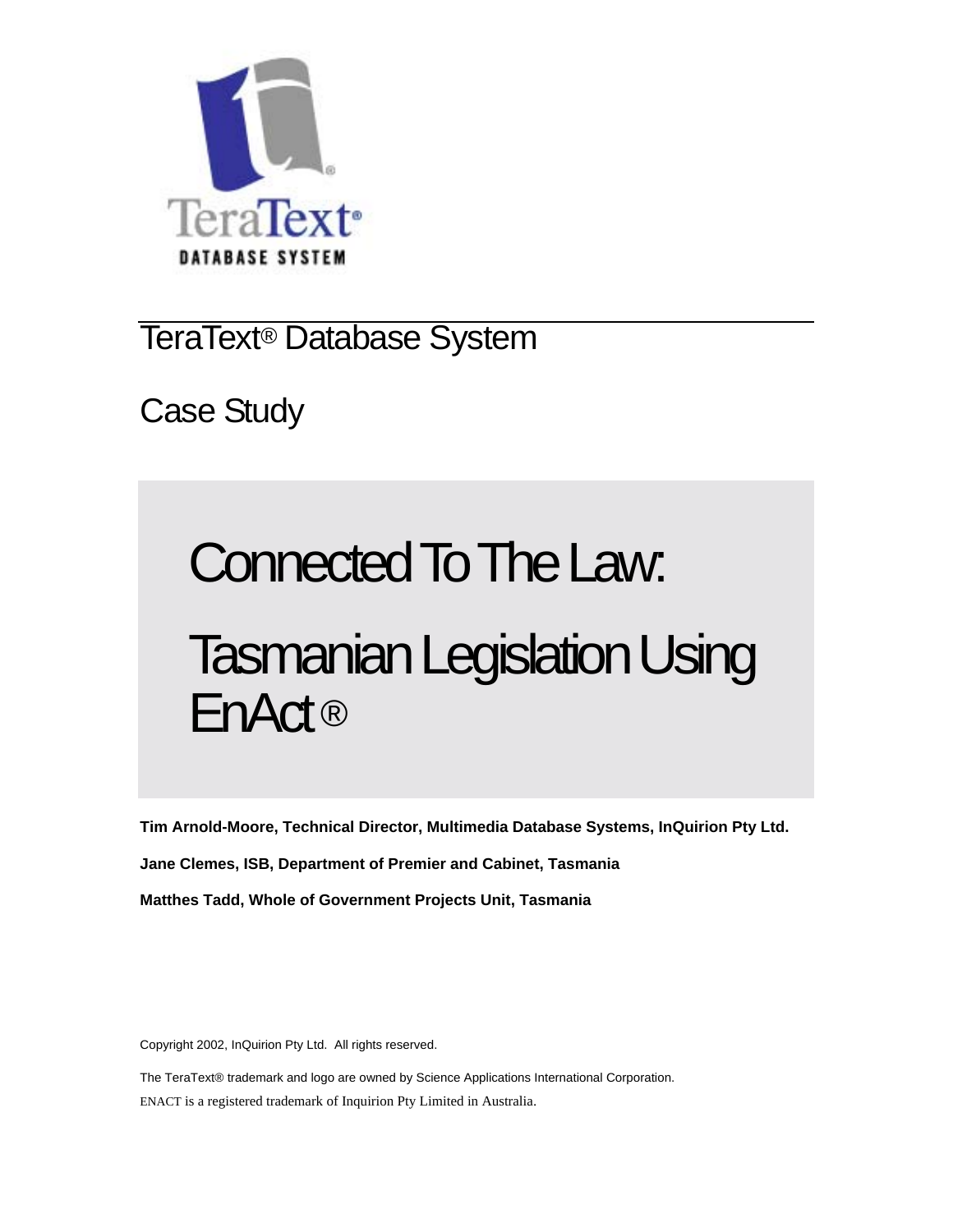## **Introduction**

EnAct® is a legislation drafting, management and delivery system that has been built to enable the Tasmanian Government to provide improved legislation information services to the community. EnAct provides the community with a facility that enables cost effective public access to reliable, up-to-date, searchable consolidated Tasmanian legislation. The 'point-in-time' capability allows users to search and browse the consolidated database as it was at any time since 1 February 1997. Tasmania achieved these goals by automating much of the legislative drafting and consolidation process. This paper discusses why the Tasmanian government implemented EnAct, the concepts behind EnAct, and the technology that makes all of this possible.

# *1. Why implement EnAct?*

## *1.1. How legislation used to be delivered*

Before EnAct was initiated in Tasmania, the management of legislation in Tasmania was reaching a crisis point. Tasmania is a small jurisdiction with a small legal community. So it provided a limited market for legislation in any form. None of the commercial legal publishers, who maintained services for the larger Australian jurisdictions, could justify the cost of maintaining collections of Tasmanian legislation. In a democracy, the responsibility for providing access to legislation should fall on the shoulders on government, but often private enterprise takes on that responsibility. In Tasmania that responsibility rested solely on the Tasmanian government, namely the Printing Authority of Tasmania (PAT, the official government printer of legislation) and the Office of Parliamentary Counsel (OPC, who provide legal advice and drafting services to the Parliament).

Tapper states that 'a provision which is in force, and purports to state the law, may be subjected to numerous amendments'.<sup>1</sup> Each of these amendments describes changes to the text of the Act as it was originally enacted.<sup>2</sup> Periodically, the OPC compiled and the PAT published consolidations of these amendments or reprints of the substantive Acts, that is, they printed a version of the Act as it was at a particular time with all of the textual changes applied to it. The last full consolidation of the whole Statute Book took place in 1959. In the mid 70's, a program of rolling reprints was instigated, but a lack of financial resources and an increased demand on OPC for drafting new legislation meant that the program was way behind its targets. This caused considerable concern among the legal community in Tasmania.

As an example, immediately before the implementation of EnAct in Tasmania, the *Racing and Gaming Act 1952* was last consolidated in 1978. Since then over 50 Acts had made amendments to it with more than 400 individual amendment operations. A lawyer wanting to add that Act to his personal library would need to purchase from the Printing Authority of Tasmania the 1978 consolidation and each of the 50 Acts that had amended it since 1978. Then she would need to manually apply each of those 50 Acts in turn to the 1978 consolidation. But the PAT would not guarantee that all amendments were included in the package, and any amendments made consequential to another substantive Act were also unlikely to be included. This made it extremely difficult to verify the completeness of any particular consolidation.

<sup>&</sup>lt;sup>1</sup> Tapper (1970) "Computers and legislation" 23 Alabama Law Review 1-42.

 $2^{2}$  For more detail about different amendment strategies and generally about the EnAct system and associated research see Arnold-Moore (1998) *Information Systems for Legislation*, Ph. D. Thesis, RMIT.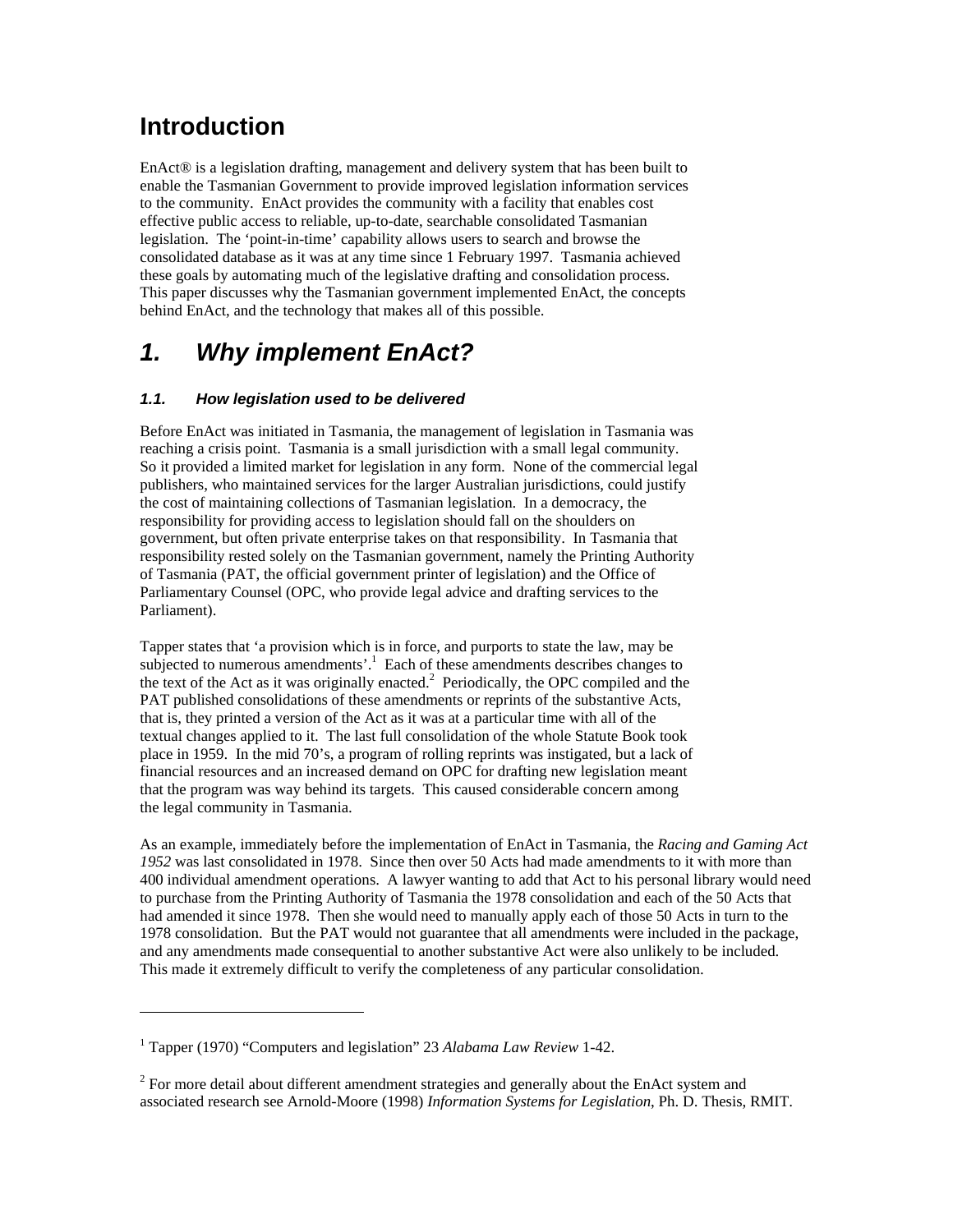In between published consolidations (or reprints), every repository of legislation (every law library including those of corporations, the University, and government departments, as well as public libraries) maintained their own copies of each substantive Act. Where having the most recent text of the law was important, changes were cut out of amending Acts and pasted in to the consolidations, and, in some cases (including OPC), were simply marked on the consolidation with pen. It was particularly important that the OPC maintain their own consolidations because Parliament needs to know the current text of a law before they can amend it. Because official reprints were falling behind, the state of these consolidations was rapidly deteriorating. One commentator notes that 'It is generally recognized that physical alteration of principal legislation to take account of textual amendments is tedious and, where there is extensive amendment, it may be in practice virtually impossible.<sup>3</sup> Figure 1 shows an example of a page of one of these unofficial consolidations. There are some legal publishers who still provide a service whereby clerks come into your library and apply all of the amendments of the previous parliamentary session using scissors and paste (but not in Tasmania any more).

-

<sup>3</sup> Editorial (1990) "Textual amendment" 11 *Statute Law Review* iii-iv.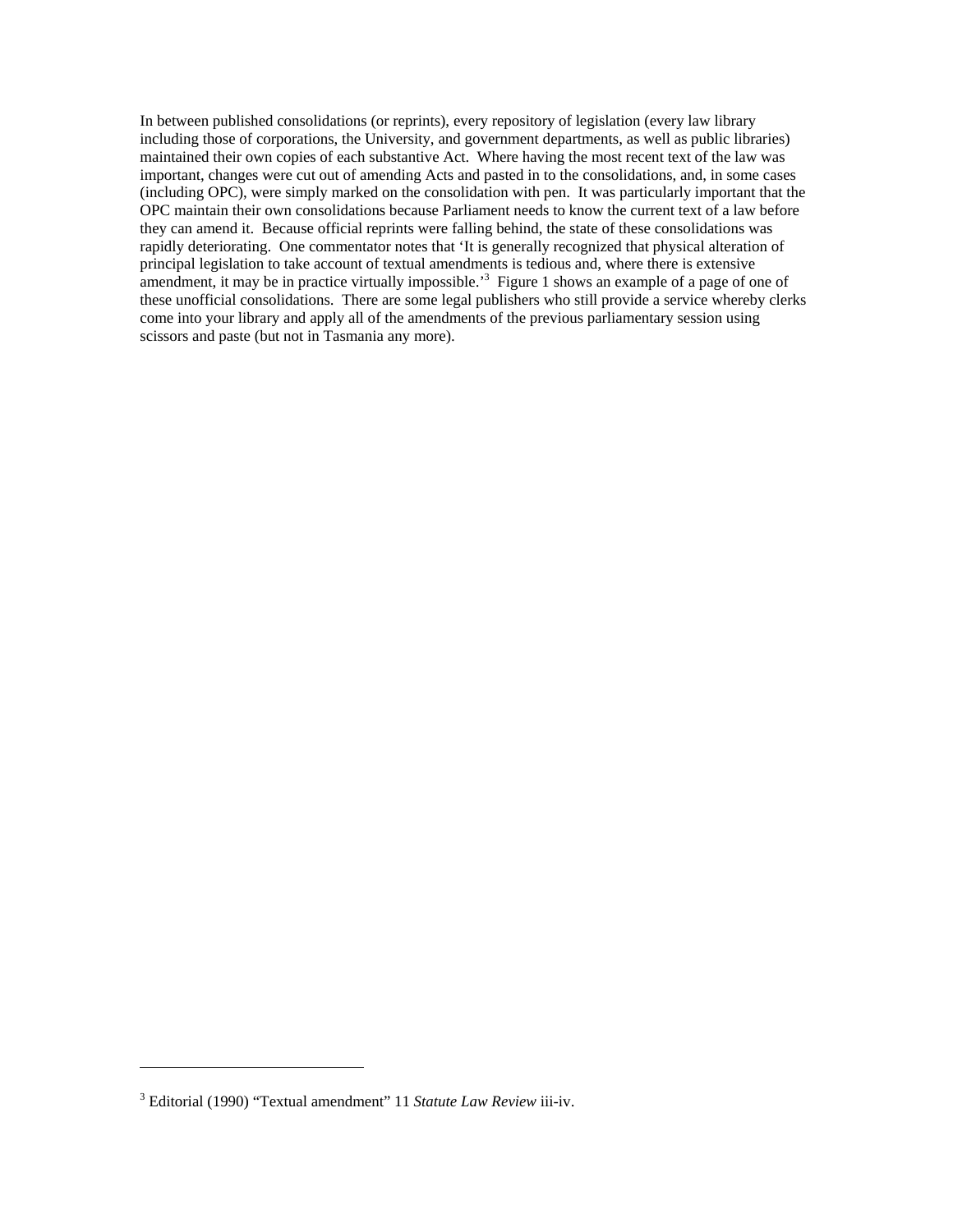

Figure 1: Example unofficial consolidation.

#### *1.2. Desired out comes for Tasmania*

Clearly this situation was not satisfactory. In a legal environment where ignorance of the law is no excuse, it is unjust for the government to require compliance to the law where they cannot provide an adequate record of the text of that law. Recognizing this responsibility, and its past failure in this respect, the Tasmanian government initiated a project to address these problems and provide their citizens with quality access to legislation.

The first priority was to make sure that the OPC and PAT were capable of meeting their obligations to provide timely publication of Bills before Parliament and Acts and Statutory Rules as enacted. At the same time, the desire was to make more timely availability of consolidations, in printed and electronic form. Initially this was envisaged as being in CD-ROM form but, as the project progressed, it became clear that the World Wide Web was also an important delivery option.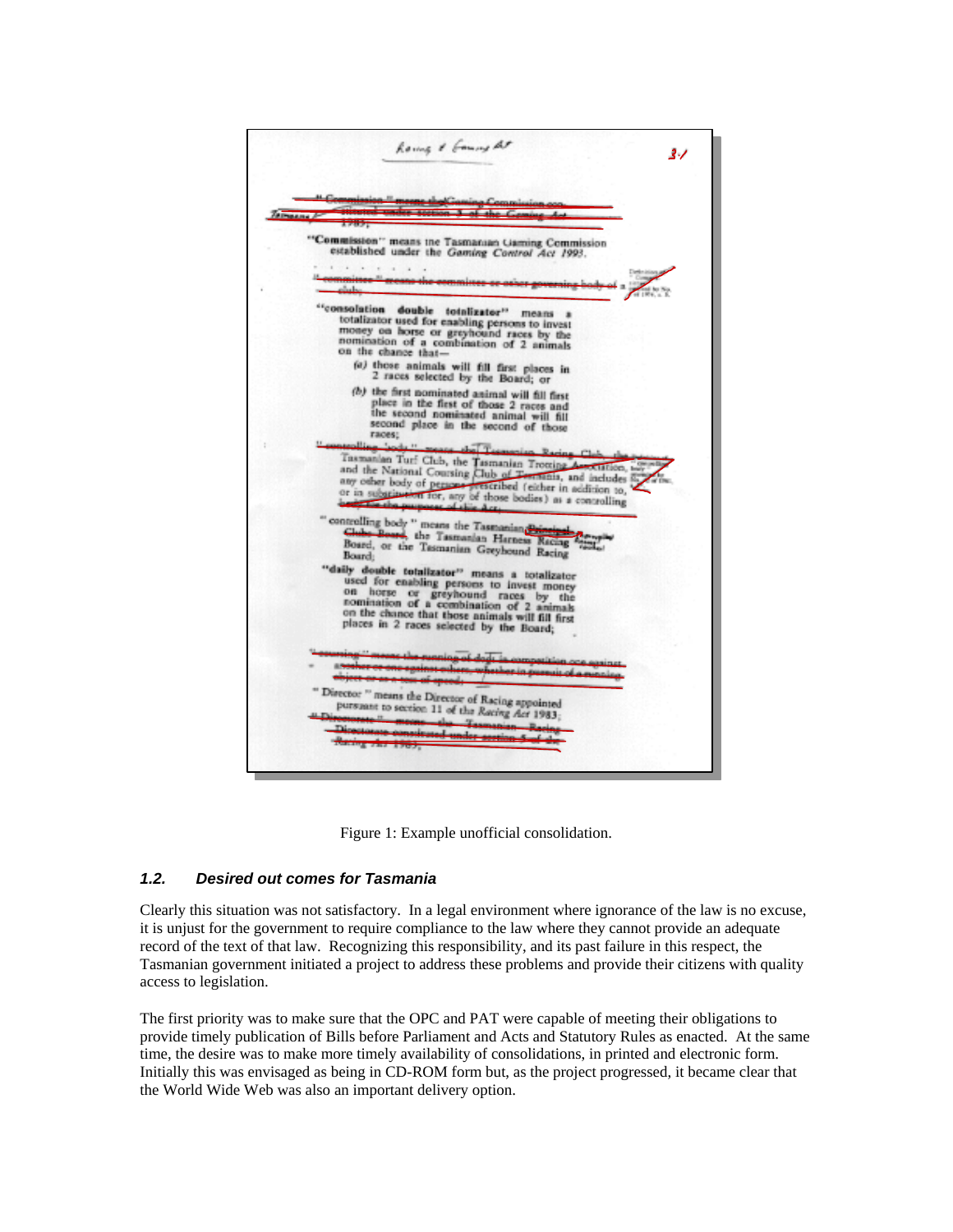Another desirable outcome for Tasmania was to improve access to Tasmanian legislation. Now, the most obvious way to do this is to provide free public access via the World Wide Web, although this was less clear in 1992 when the project was initiated. Web delivery improves access in a number of ways. In Tasmania at the end of 1998, 10% of households had Internet access.<sup>4</sup> Approximately 20% of Australian adults accessed the Internet at some time during 1998<sup>5</sup> and, since most schools and universities in Australia provide access to students, this figure is sure to be higher for younger Australians. Most public libraries in Australia also provide free access to the Internet. By making legislation available on the Web in addition to the traditional paper-based service, legislation is readily available to a whole new audience.

Web delivery of legislation also provides better access for those with disabilities. For those who have mobility problems, either through temporary illness or permanent disability, or the elderly, they can now access legislation in their own homes, rather than having to mail-order expensive and heavy paper copies or visit libraries with public access. Paper-based publications are also inappropriate for the sight impaired. By using Braille teletype machines or even voice synthesis, the electronic text of the legislation is more accessible.

The cost of this duplicated effort of maintaining legislation repositories is very difficult to measure but it is clearly substantial. The OPC seemed the logical place to concentrate the effort because this was the origin of the legislative material. Since the OPC also needed to maintain consolidations, it made sense to combine the responsibility for creating new legislation with the responsibility for maintaining consolidations that were of sufficient quality that all users of legislation could share them. Rather than simply providing the public with the legislation as enacted, ideally the new system would provide access to timely consolidations. This would mean the elimination of paste-ups altogether bringing great savings to all users of legislation who had to maintain their own consolidations.

Another important outcome of the proposed project was to improve the effectiveness and standing of the law and the Parliament. If it was hard for the legal community and the citizens to get an accurate view of the current law, it was also hard for the Parliament. Since the vast majority of legislation considered is amending legislation, it is vital to the Parliament to have access to up-to-date consolidations in order to see how proposed amendments change the existing law. The democratic process is also better served by broad community access to current legislation so that any affected groups can lobby their representatives appropriately.

All of these outcomes were sufficiently desirable to the Tasmanian people, that the Tasmanian government committed the considerable resources needed to a project to deliver all of these outcomes.

## *1.3. Planned out puts*

The Legislation Systems Project began in 1992. Funding for the project was established with the following out puts to be delivered.

The first requirement was to develop and implement technology for drafting, managing and delivering legislation. This part of the project was put to tender and RMIT together with Ferntree Computer Corporation<sup>6</sup> were successful in the tender and produced the EnAct system. This included the public face

<sup>&</sup>lt;sup>4</sup> Australian Bureau of Statistics.

<sup>5</sup> Australian Bureau of Statistics.

<sup>&</sup>lt;sup>6</sup> In 1996, Ferntree Computer Corporation < $\frac{http://www.ferntree.com.au/~$  was bought by GE Capital Information Technology Solutions and the focus of their business moved away from document technology. EnAct and the underlying Structured Information Manager is now being marketed in Australia through Aspect Computing <http://www.aspect.com.au/Aspect/Products/products\_sim.html> and <http://www.simdb.com/>.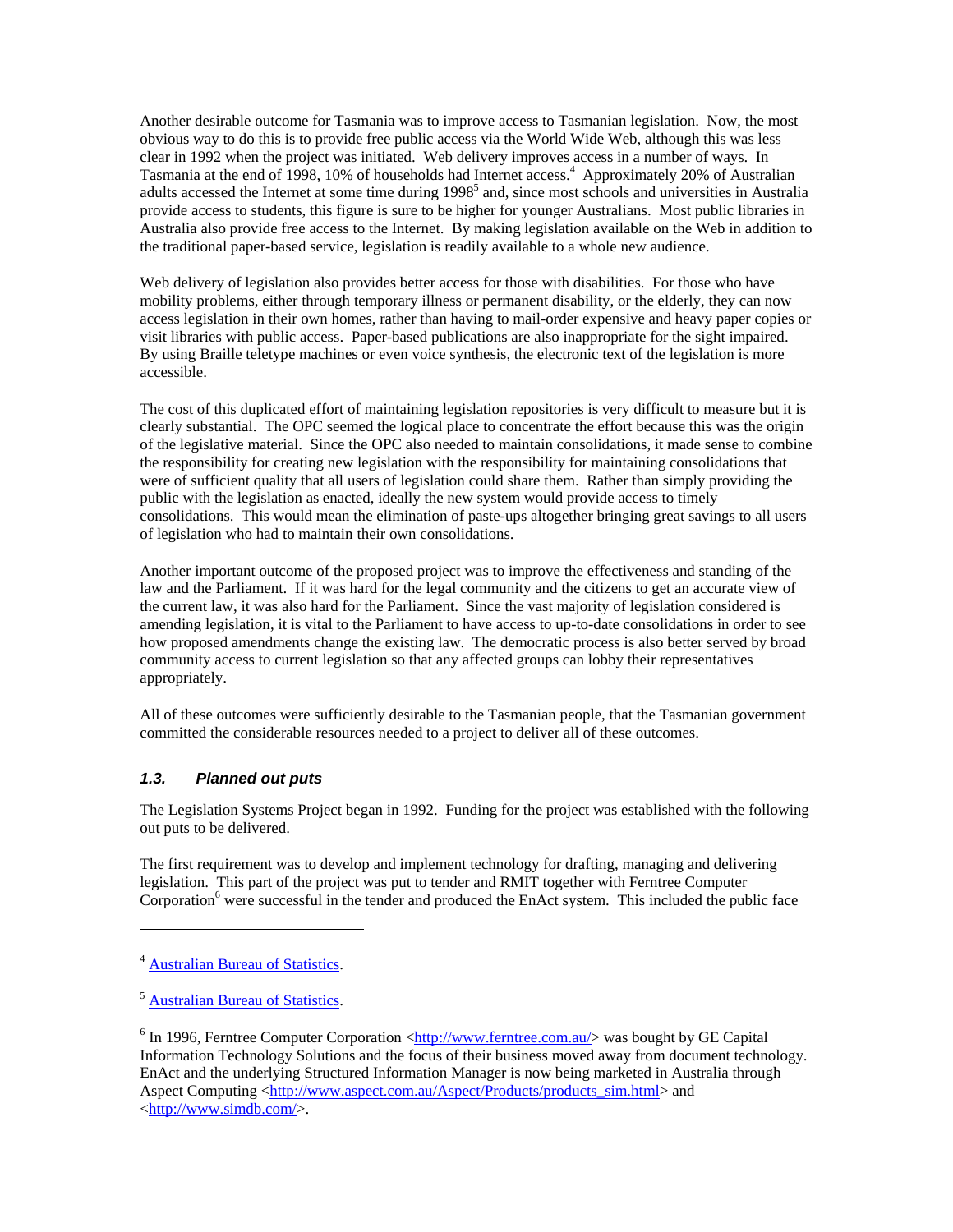of EnAct–the authorized public web site<sup>7</sup>–and also the drafting system behind the scenes. The more hidden side of EnAct was a system for the OPC to produce Bills and other documents for Parliament, and to populate and maintain the repository of legislation to which the public Web site gives access.

In order for this new system to be useful, the Tasmanian Statute Book needed to be consolidated in SGML form. This required a team of dedicated people sifting through the official and unofficial consolidations and keying them into SGML form, applying any intervening amendments as they went. An extensive, three stage proofreading regime was applied to these outputs so that the OPC could be confident that the electronic repository was correct.

Since the Tasmanian legislation production process was still based on paper technology with few of the drafters even using a computer, an extensive business process re-engineering process was required. The reengineering effort was managed by the Corporate Information Projects Unit (now Whole of Government Projects Unit) to assist the technology-naïve OPC in dealing with the information technology providers and to provide strategies for managing the extensive change required as a result of implementing such a project. During re-engineering the new processes were captured in a workflow tracking system that forms part of EnAct.

Another outcome of this project was to provide legislation to establish the database as the authorized version of legislation. The *Legislation Publication Act 1997*<sup>8</sup> provides for the electronic repository maintained by the OPC to be the official authorized version of the legislation. It gives considerable power to the Chief Parliamentary Counsel to maintain that repository and to publish authorized versions of legislation. This unprecedented step illustrates the confidence that the Tasmanian government had in the consolidation process and the EnAct system. At the time of writing Tasmania was still the only known jurisdiction to make the electronic repository normative.

## *2. What makes legislation different?*

## *2.1. Complex regular structure*

Legislation in Tasmania is similar in many ways to the legislation of the UK and most other jurisdictions that are former British colonies including other Australian jurisdictions, Canada and its provinces, and the United States. All Acts are divided into numbered sections (subordinate legislation variously calls these rules, regulations or clauses but the concept is the same). In larger Acts, these sections are grouped into numbered Chapters, Parts, Divisions, and Subdivisions. Each of these components has a heading, headnote or sidenote. Sections are further broken down into subsections, definitions, paragraphs, subparagraphs and other more specialized components.

In traditional paper publications, this structure is represented by typographic conventions. The headings of higher level components are in larger fonts and a mixture of bold and italic. Section headnotes are typically bold. Lower level elements are distinguished by a combination of multiple levels of indentation, and numbering conventions. Section numbers are typically in Arabic, subsection numbers in bracketed Arabic, paragraph delimiters in bracketed lower-case alphabetic, and subparagraph delimiters in bracketed lowercase Roman. Electronic delivery tools such as older subscriber dial-in services and even newer Web services have not been particularly faithful in reproducing this typographic information to the user, thereby

<sup>7</sup> http://www.thelaw.tas.gov.au/

<sup>8</sup>

http://www.thelaw.tas.gov.au/summarize/s/1/?ACTTITLE=%22LEGISLATION%20PUBLICATION%20 ACT%201996%20(NO.%2017%20OF%201996)%22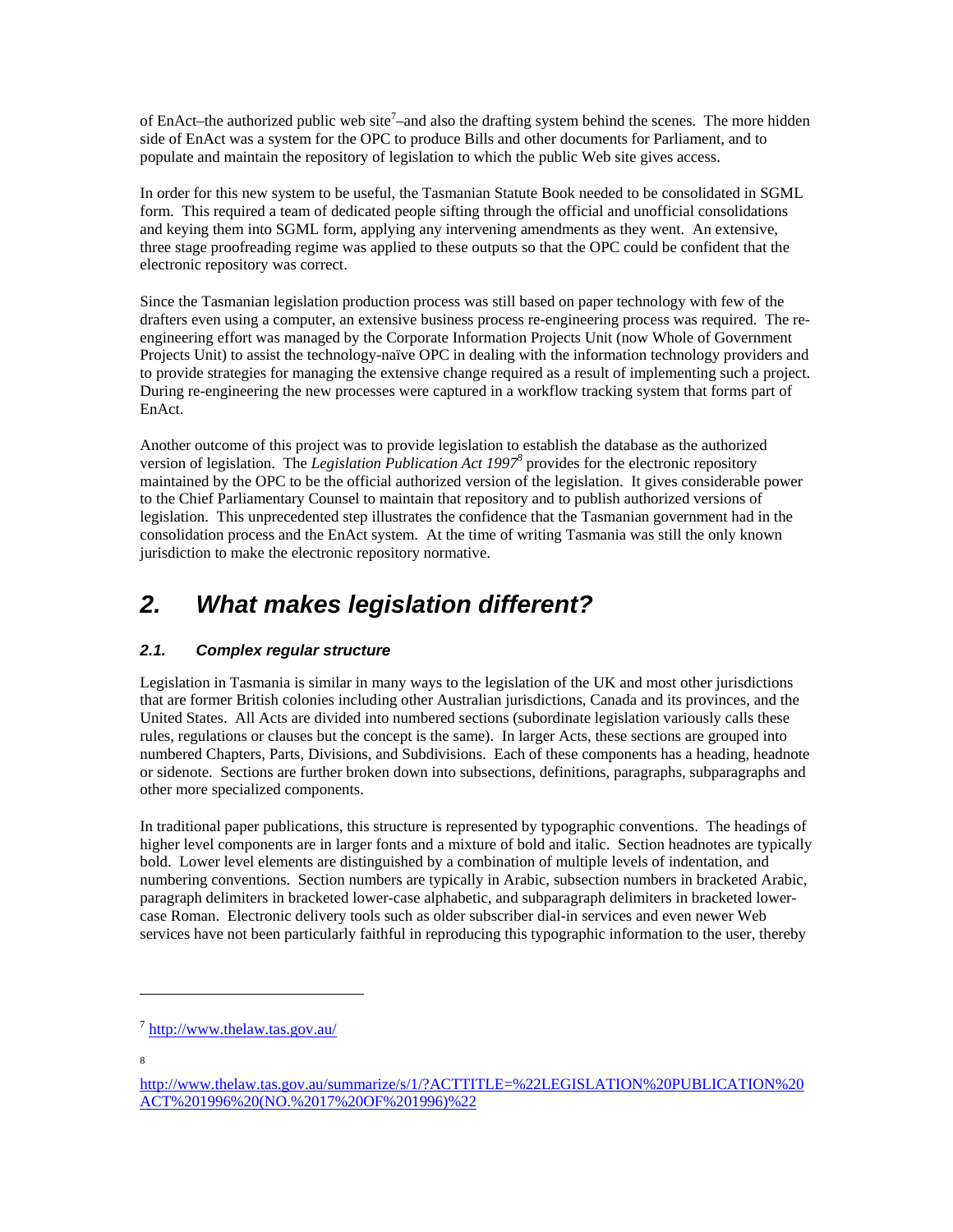obfuscating the structure present and devaluing the status of these electronic services. For widespread acceptance in the legal community, this structure must be supported.

Each of these sections is a logical unit that stands on its own but is related to other parts of the Act. There are extensive networks of cross-references between sections within an Act and also to components in other Acts. These can either be explicit text like "section 35(2) of this Act" or be more implicit like an occurrence of a defined term.<sup>9</sup>

Individual documents can contain as few as four sections or more than a thousand. This means that whole documents can be very large. The *Stamp Duties Act 1931(Tas)* is almost 1Mb of text, and the *Income Tax Assessment Act 1936 (Cth)* is almost 50Mb of text. For on-line viewing, these large documents must be broken down into manageable units without sacrificing the important context information of the surrounding text. Since all Acts contain sections, this provides a logical unit at which to fragment large documents. By displaying a table of contents along with the fragment, important context information remains available to a user. While this fragmentation approach contrasts the traditional delivery by the government printer of whole Acts, users of an electronic delivery system may also wish to print the whole Act rather than one fragment at a time.

The way around this contrast is to store legislation in a format that allows the logical structure of the document to be represented so that all of the typographic elements can be reproduced and fragments can be easily extracted for on-line delivery. SGML<sup>10</sup> is an international standard that supports the representation of logical structure. It is widely used in the legal publishing field because of its suitability for legislation and complex legal commentary. Other advantages of SGML include the longevity of the data,  $^{11}$  vendor independent tool sets, $^{12}$  the ability to validate the structure of each document against drafting standards, $^{13}$ and the separation of the creation of content from the presentation of that content.<sup>14</sup> SGML was the required encoding standard in the original Request for Tender for a legislation management system. By

 $\overline{a}$ 

 $12$  'Users benefit from tools that work in predictable ways and can use off-the-shelf tools instead of having to develop their own validation and transformation programs.' *ibid.*

13 Arnold-Moore (1998) *Information Systems for Legislation* Ph.D. Thesis, Royal Melbourne Institute of Technology.

14 Barron (1989) "Why use SGML?" 2 *Electronic Publishing – Origination, Dissemination and Design* 3- 24.

<sup>&</sup>lt;sup>9</sup> The AustLII collection captures these as hypertext links at the moment, but EnAct does not at present because AustLII automates this process and, although very helpful, such automation can misrepresent the scope of definitions where they are limited to particular components. Because EnAct is the authorized repository, such errors of scope cannot be permitted.

<sup>&</sup>lt;sup>10</sup> International Organization for Standardization. (1986) *Information processing – text and office systems – Standard Generalized Markup Language (SGML)* ISO/IEC 8879:1986. The newer Web standard, XML, which is a simplified subset of SGML, provides similar benefits although it was not available at the beginning of this project: World Wide Web Consortium. *Extensible Markup Language (XML) 1.0*, W3C Recommendation, 1998; Bosak and Bray (1999) "XML and the Second-Generation Web" 280 *Scientific American* 89-93.

<sup>&</sup>lt;sup>11</sup> 'As an international standard, SGML ... is forced to be very stable. International standards are not changed whimsically. No single company or organization owns it and can steer it to their own advantage. Since SGML is so stable, software developers can safely build tools that employ the standard without the risk of having to constantly keep up with another company's dictums.' Travis and Waldt (1995) *The SGML Implementation Guide: A Blueprint for SGML Migration*.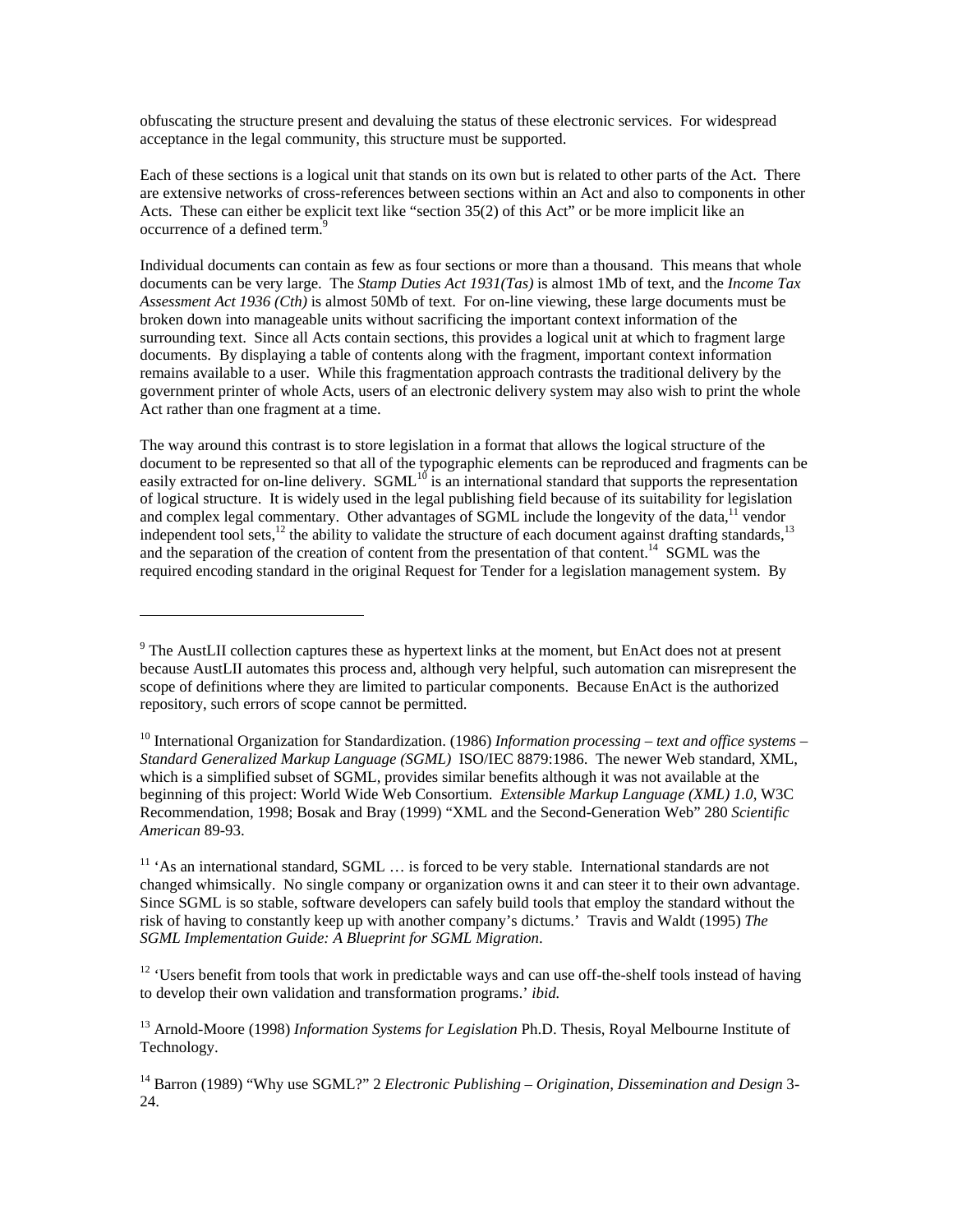using SGML, Tasmania is able to automate the fragmentation of an Act, or the joining of a table of contents and set of fragments back into a single Act. This allows documents to be stored either whole or as fragments depending on retrieval requirements of the relevant legislative process stage.

#### *2.2. Changing over time and the need to retain old versions*

The most notable distinction of legislation, other than its complex structure, is that it varies with time. As discussed above, amendment legislation describes changes to the text of one or more Principal Acts. Either the amendments of the substantive law can be specified to commence at some time in the future or in the past. Amendments can apply before the substantive Act commences. They can expire reverting to the wording before the change was applied.



Figure 2: Example time-line of legislation.

Figure 2 shows a time-line for a particular piece of legislation. An original Act commences sections 1 and 2 on an initial date, sections 3 and 4 on a later date, and section 5 on an even later date. After section 3 and 4 commence but before section 5, Amending Act 1 changes the text of section 3, and on a date after section 5 commences, substitutes a new section 5. The Amending Act 2 performs a retrospective amendment, repealing section 4 before Amending Act 2 actually commences. It also inserts a new section 6 at the same time section 5 commences. This time line shows each of the fragments and the table of contents and the lifetime for which each of these is valid. The first table of contents is not invalidated by a small textual change in section 3. A repeal, substitution, or insertion of a new section requires the table of contents to be updated.

## *2.3. User requirements – 'point-in-time' access to legislation*

With these desired outcomes and these distinct properties of legislation in mind, it is important to design a user interface that supports these properties in ways that help users achieve their desired goals. Users require a variety of access methods to legislation.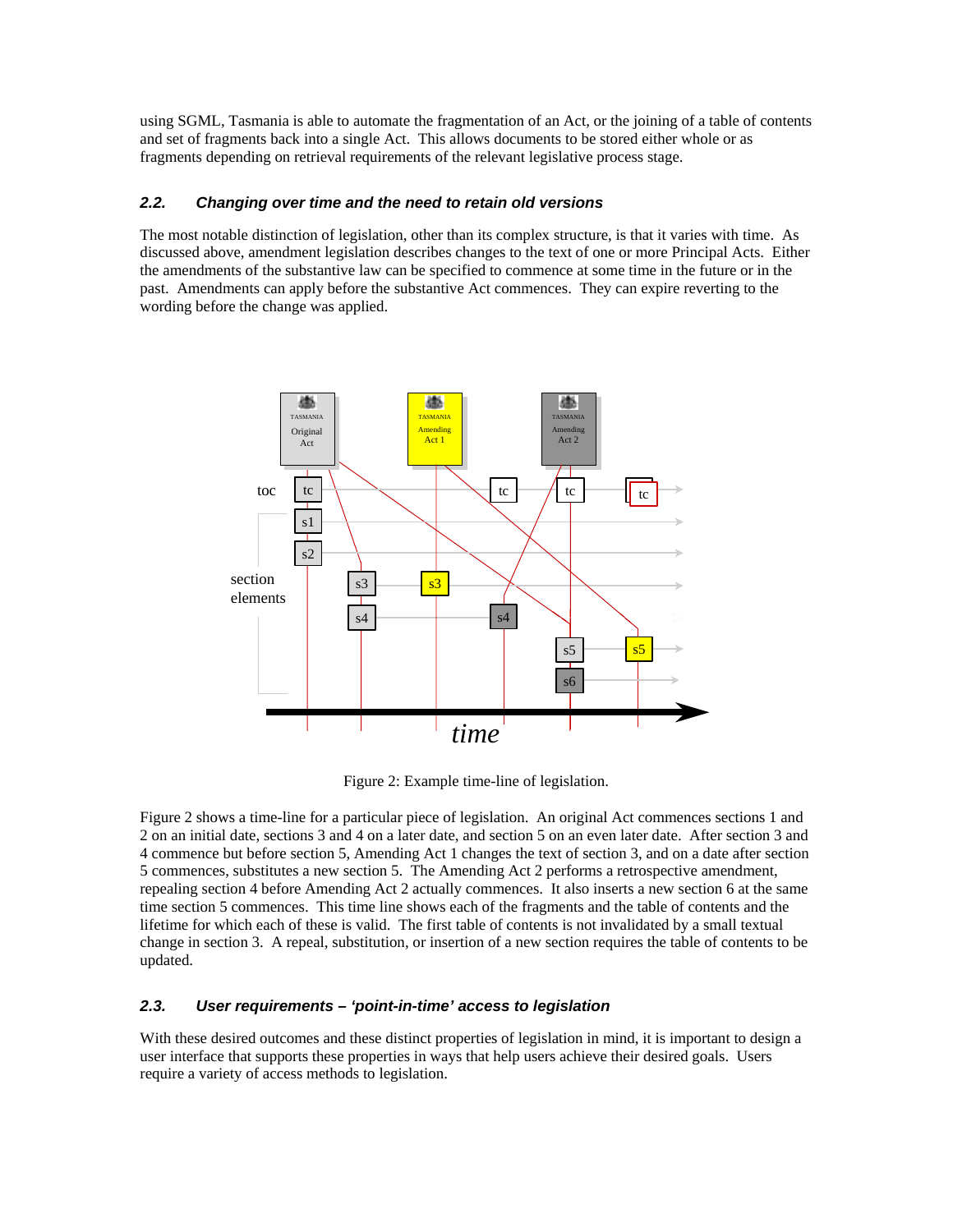While paste-ups and printed consolidations provide the current text of an Act, that does not solve the whole problem. The Renton Committee,<sup>15</sup> when considering the needs for maintaining UK legislation as early as 1975, discussed the possibility of storing a complete historical record of the legislation as an alternative to the common method of simply maintaining the current version. Despite Canada's decision to use only the current file, they supported the historical file (back to the last complete consolidation) as the preferred option. Campbell and McGurk<sup>16</sup> discuss the use of an information retrieval database of consolidations within a drafting office in 1987. These sources clearly indicate a need for keeping track of past versions of legislation.

There are two reasons for this. The first and primary reason is that legal researchers need to know what the law was at particular points in the past.<sup>17</sup> A case goes before a court often many years after the relevant events took place but the court generally must apply the law at the time the disputed events took place, not the current law.

Even when the current law is being applied, previous versions of the law may still be relevant:

Exclusive reliance upon the reprint of regulations as amended … sometimes, in a matter of interpretation, deprives the court of the advantage of seeing how the regulations were developed by amendment and why the amendments were made. … It is not often that there is either need of or advantage in looking at the more authentic materials from which the Government Printer has reconstructed his convenient and perhaps more intelligible text. But this case happens, I think, to be such a one.<sup>18</sup>

While it is extremely unwieldy to provide access to every previous version of a particular piece of legislation in paper form, electronic delivery can solve the storage and presentation problems. What users want is the ability to specify a time point and then search and browse the collection as it was at that time point, viewing the law that applied at that time. While it is helpful to search the current time point and browse to previous versions, being able to search previous versions is particularly important where provisions have been repealed or replaced by provisions that cover different ground.

Since legislative documents are frequently very large, on-line retrieval needs to present fragments to the viewer.19 Care must be taken to preserve information about the context of the fragments and allow the user to navigate to related fragments with ease. In a hypertext environment like the Web, cross-references

-

<sup>15</sup> *The Preparation of Legislation (The Renton Report)*. Cmnd 6053, 1975.

<sup>16</sup> Campbell and McGurk (1987) "Revising statutes with computer support" 8 *Statute Law Review* 104.

<sup>&</sup>lt;sup>17</sup> Greenleaf *et al* (1995) "Public access to law via Internet: the Australian Legal Information Institute" 6 *Journal of Law and Information Science* and Robertson and Merrick. (1994) "Proposal for participation in the Workshop on Hypertext Systems and Version Support" in Durand *et al Proceedings of the Workshop on Versioning in Hypertext Systems,* pp. 35-38.

<sup>18</sup> *O'Neill v. O'Connell* (1946) 72 CLR 101, 122 per Dixon J <http://www.austlii.edu.au/au/cases/cth/high\_ct/72clr101.html>

<sup>19</sup> This can also improve retrieval performance, see Arnold-Moore (1998) *Information Systems for Legislation*, Ph.D. Thesis, RMIT.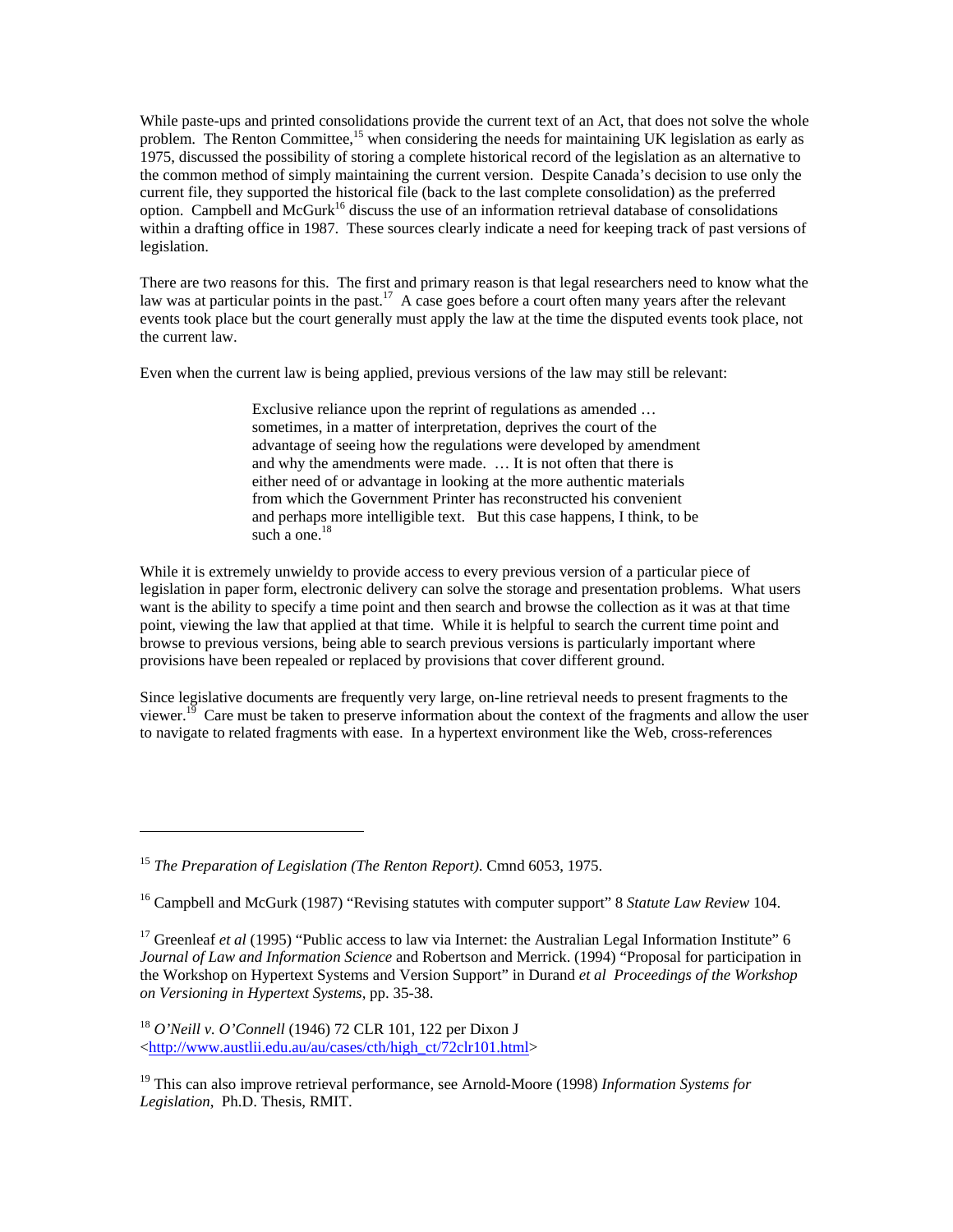should all be activated as hypertext links.<sup>20</sup> Where these links are to legislation, they should be to the legislation as it was at the same time as the time point of the legislation being viewed currently.

It is also helpful, particularly for tracking changes in legislation to have history notes showing when the amendments were made and what Act effected them. Where these notes appear, it is desirable that they be linked to the actual amendment wording via hypertext.

Many legal practitioners (particularly OPC drafters) will be intimately familiar with the legislation collection or certain parts of it and require the ability to navigate straight to a known section of an Act.<sup>21</sup> The search interface must allow search by Act number and year as well as title, and allow easy navigation to a known section. The browser interface must display a list of Act titles for the user to select the appropriate Act.

While on-line browsing demands access to individual fragments, a user that wants to print the whole Act does not want to navigate to each fragment in turn and print them separately. Even if the Web repository is not an authorized version, it is desirable to allow the user to download a whole Act so that it can be printed as a single unit.

## *3. How does EnAct fulfill these requirements?*

## *3.1. The public web site*

 $\overline{a}$ 

The EnAct repository makes use of the Structured Information Manager to store SGML fragments and associated metadata directly. Acts are stored in SIM as fragments with a timestamp marking the time interval (start and end time) over which the fragment or table of contents is valid. The SIM repository incorporates an SGML parser allowing sophisticated indexing based on the logical structure of the SGML fragments. Time point searching is also supported. When a time point is specified, a filter is applied to the database leaving only those fragments and tables of content that were valid at the specified time. This allows a snapshot of the database to be searched and browsed as if it were the entire database.

The SIM web server uses the same SGML parser. This allows HTML to be generated dynamically from the fragment repository for delivering Web pages. This means that the same repository can be viewed in a number of different ways. In the current public site one can view a fragment with or without history notes. A single fragment can be viewed on one side with a table of contents on the other, or with the table of contents and all of the fragments united together into a single document.

All cross-references are activated as hypertext links. Because all hypertext links are activated using queries in the database, it is just as easy to do reverse hypertext links–i.e. show a list of all fragments that refer to this fragment or this Act. When history notes are displayed, those that refer to amending Acts on the system are also hypertext links to those Acts. The table of contents can be viewed either as a conventional section number and headnote or with a section number and list of links to successive versions of the corresponding fragments. This provides a quick overview of the history of a provision. A new feature is a previous and next version button for each fragment.

<sup>20</sup> Corbett (1992) "Indexing and searching statutory text" 84 *Law Library Journal* 759-67; Hoey (1988) "The discourse properties of the criminal statue" in Walter (ed) *Computer Power and Legal Language*; and Schweighofer and Scheithauer (1996) "The automatic generation of hypertext links in legal documents" in Wagner and Thoma (eds) *Database and Expert Systems (DEXA'96)*.

<sup>21</sup> Tapper (1970) "Computers and legislation" 23 *Alabama Law Review* 1-42.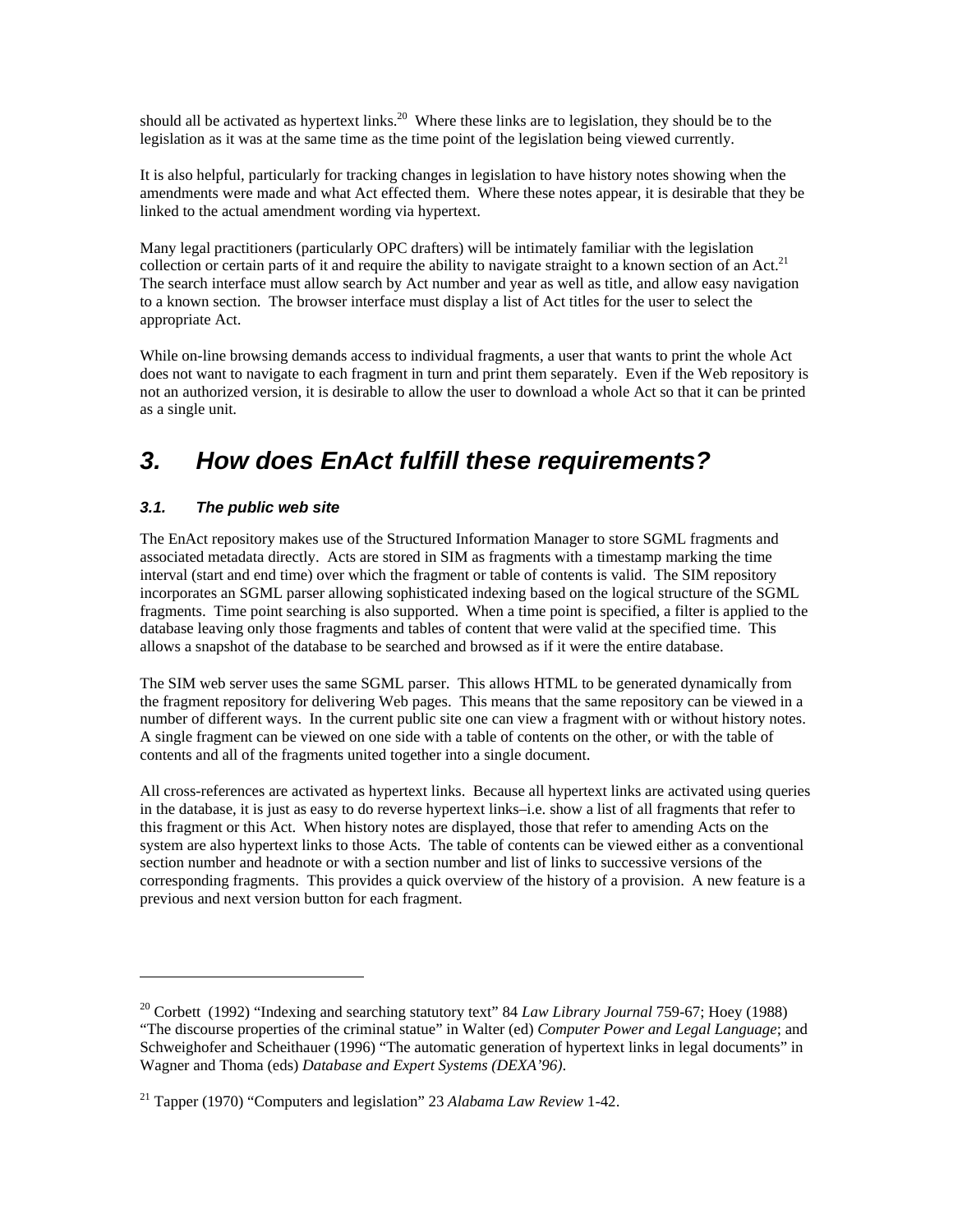#### *3.2. On-demand printing*

In addition to the public web site, which delivers HTML to user's browsers, the Printing Authority of Tasmania also uses the same repository to generate 'on-demand' authorized reprints. A member of the public can contact the PAT shop and request a reprint of a particular Act on a specified day. They search the repository to find the relevant table of contents and fragments at that time point, which are joined together into a single SGML document that is translated into Rich Text Format using SIM formatters. This RTF representation is then passed to high-speed printers for paper output. Each authorized version is preceded by a certificate of authenticity from the Chief Parliamentary Counsel.



**Figure 3: The EnAct repositories and how they are accessed** 

At the end of the document two tables appear. The first shows the name and the time of commencement of all amending Acts applied to that Act since it was enacted. The second lists each provision that has been amended and how it was amended.

The database that is shared by the public Web gateway and the private Printing Authority gateway is not the only repository in the EnAct system. A working database is also kept in the OPC. This database contains everything in the public repository, but also contains the politically sensitive draft Bills in preparation, and all of the workflow information about the status of Bills and other draft legislation. Data is periodically migrated from the production database to the publication database providing a level of protection from intrusion and preserving the integrity of the data on the public repository.

## *3.3. Behind the scenes – the drafting environment*

In the past, any consolidation has been a laborious manual process. Drafters or clerical staff were required to sit down with the text of an Amending Act and go through it, section by section, applying each amendment to one or more Principal Acts. In the past drafters composed amending legislation directly, combining the process of deriving the effect of the amendments with the text describing them. The Tasmanian government presented RMIT with a different approach. The drafters would mark amendments directly on a consolidation of the Principal using strike-through and underline markings familiar to many lawyers. Amendment wordings for those markings would then be generated automatically. For example, to draft an amendment to section 74F of the *Racing and Gaming Act 1952*, a drafter would check out the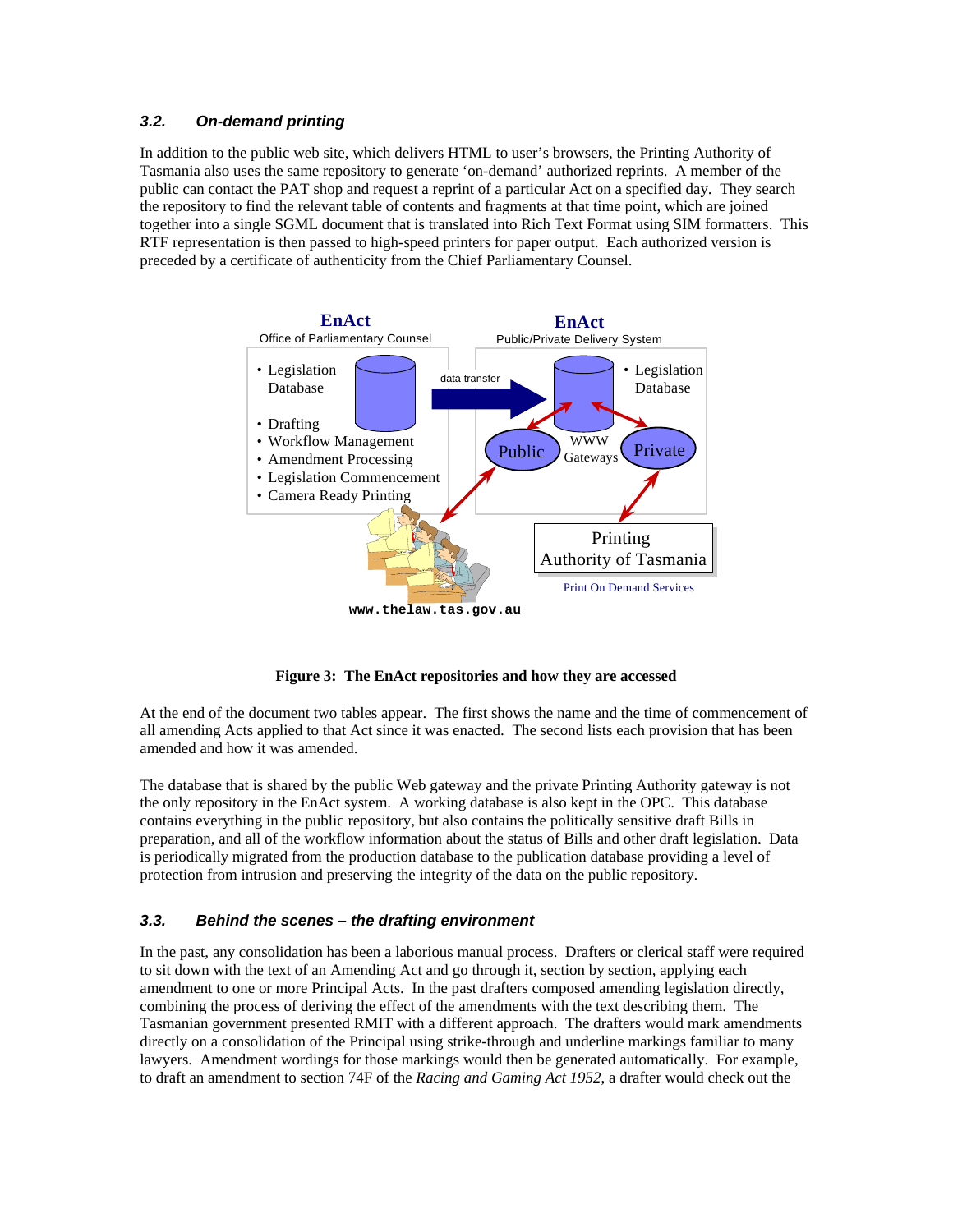appropriate version of the Act from the repository as in Figure 4. Then each change would be marked on this version using strike through and underline giving a version like that in Figure 5.

| <b>Principal Act - Racing and Gaming Act 1952</b>                                                                                                                                                                                                        |  |  |  |
|----------------------------------------------------------------------------------------------------------------------------------------------------------------------------------------------------------------------------------------------------------|--|--|--|
| <b>Obligations of licensees</b>                                                                                                                                                                                                                          |  |  |  |
| <b>74F.</b> A licensee -                                                                                                                                                                                                                                 |  |  |  |
| (a) must not make bets except in accordance with the licence; and                                                                                                                                                                                        |  |  |  |
| (b) must not, as a licensee, make bets on horse races or greyhound races; and                                                                                                                                                                            |  |  |  |
| (c) must not conduct betting or business under the licence on Good Friday or Christmas<br>day or at other times notified to the licensee in writing by the Supervising<br>Agency; and                                                                    |  |  |  |
| (d) must, for verification purposes, make a recording of all bets made by telephone<br>under the licence in such manner as the Supervising Agency from time to time<br>directs, the costs of such verification to be at the expense of the licensee; and |  |  |  |
| (e) must keep such betting, accounting and other records in respect of the licensee's<br>betting and business under the licence as the Supervising Agency from time to time<br>directs; and                                                              |  |  |  |
| (f) must furnish to the Supervising Agency such returns in respect of the licensee's<br>betting and business under the licence as the Supervising Agency from time to time<br>directs.                                                                   |  |  |  |

#### **Figure 4: Example section.**

These markings are then captured in an internal (SGML) representation of the changes called a Change Description Document (CDD). These changes are then used to generate amendment wordings, which are appended to a stub or substantive Bill as in Figure  $6.22$ 

This process is managed by a workflow enactment service that keeps the CDD and generated amendments together so that, if and when the amendment Act commences, the amendments can then be automatically applied to the principle to generate new fragments in the historical repository.<sup>23</sup>

 $^{22}$  This process is described in greater detail in Arnold-Moore (1997) "Automatic generation of amendment legislation" in *Proceedings of the International Conference of Artificial Intelligence and Law (ICAIL'97)*.

 $^{23}$  More detail on the workflow enactment aspect of the system can be found in Arnold-Moore (1998) *Information Systems for Legislation* Ph.D. Thesis, RMIT.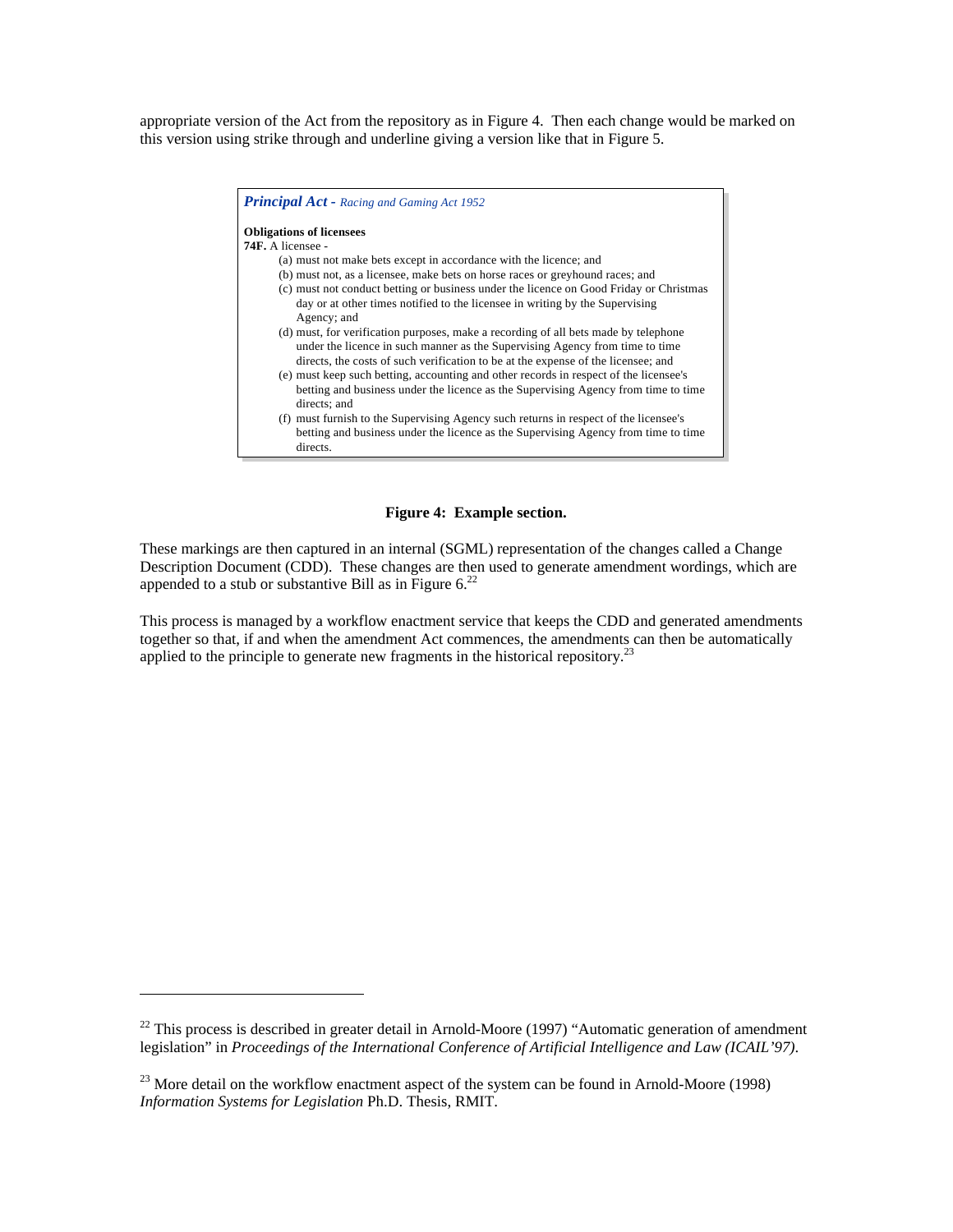| <b>Markup of Principal Act - Racing and Gaming Act 1952</b>                                                                                                                                                                                                                                                                                                                                                                                                                                                                                                                                                                                                                                                                                              |  |  |  |
|----------------------------------------------------------------------------------------------------------------------------------------------------------------------------------------------------------------------------------------------------------------------------------------------------------------------------------------------------------------------------------------------------------------------------------------------------------------------------------------------------------------------------------------------------------------------------------------------------------------------------------------------------------------------------------------------------------------------------------------------------------|--|--|--|
| <b>Obligations of licensees</b><br>74F. A licensee -<br>ith the licence; and<br>(a) must not make bets ex<br><b>Substitute Text</b><br>(b) must not, as a licensed<br>races or greyhound races; and<br>(c) must not conduct betting of business under the licence on Good Friday or Christmas<br>day or at other times at any time notified to the licensee in writing by the Supervising<br>Agency; and<br>(d) must, for verification purposes, make a recording of all bets made by telephone<br>under the licence in such manner as the Supervising Agency from time to time                                                                                                                                                                          |  |  |  |
| directs, the costs of such verification to be at the expense of the licensee, and<br>(d) in respect of any bet made other than in person, must electronically record the bet<br>for verification purposes -<br><b>Substitute Element</b><br>(i) by a device approved by the Supervising Agency; and<br>(ii) in a manner directed by the Supervising Agency; and<br>(e) must keep such betting, accounting and other records in respect of the licensee's<br>betting and business under the licence as the Supervising Agency from time to time<br>directs; and<br>(f) must furnish to the Supervising Agency such returns in respect of the licensee's<br>betting and business under the licence as the Supervising Agency from time to time<br>directs. |  |  |  |

**Figure 5: The same fragment with amendments applied.** 

## *4. Where to from here?*

-

Because we see structured documents all the time, we are used to inferring structure from typographic cues in the printed page. Largely these cues can be reproduced in electronic forms.<sup>24</sup> However, there is little paper-based precedent for representing multiple versions of a single document or part of a document. RMIT in collaboration with the Tasmanian government are working on ways of visualizing the temporal information contained within the EnAct repository, seeking ways of improving the interface and making the most of the information that has already been captured.



<sup>24</sup> Bosak and Bray (1999) "XML and the Second-Generation Web" 280 *Scientific American* 89-93.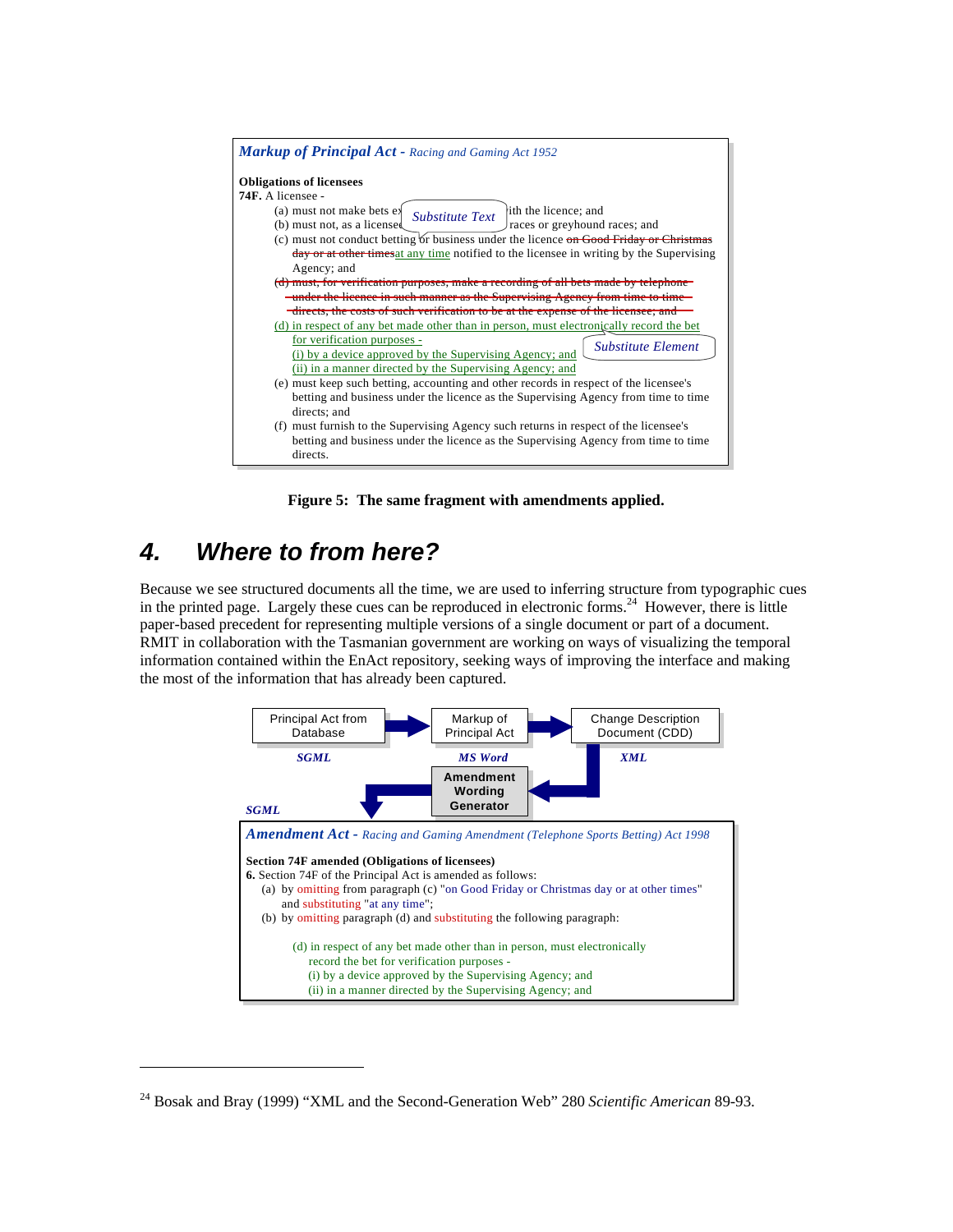

#### **Figure 6: Using the CDD to generate amendment wording.**



In addition to the automatic generation of amendment wording, techniques have been devised to automate the understanding of amendment text, generating CDD's from amending Acts.<sup>25</sup> The incorporation of these techniques into EnAct would enable the simplification of business processes to support the amendment of amending Acts, and the production of Parliamentary amendments (amendments proposed for debate in Parliament).

Work is currently being undertaken to develop a Web-based workflow enactment service and document management system using the Structured Information Manager as the basis of the repository. This would enable the EnAct workflow system to be moved away from a custom "thick" client to a "thin" Web client. This facilitates the movement of workflow tasks outside of the OPC, to Parliamentary Clerks and Cabinet Secretaries, who have no drafting responsibilities but can record changes in status of Bills as they happen.

The lessons learned in the Tasmanian context and the solutions developed here are applicable to other jurisdictions. We are constantly working to implement this technology more widely and assist other jurisdictions to satisfy their public duty obligations to provide the highest quality of access to legislation that is reasonably possible. If a jurisdiction as small as Tasmania can provide such a service, how much more so can larger jurisdictions with considerably greater resources fund similar projects.

The Tasmanian government is leading the world in taking up its responsibilities to provide public access to legislation. We have put considerable effort into understanding the distinct properties of legislation and meeting the needs of the users of legislation. By centralizing the responsibility for maintaining consolidations, we have eliminated re-keying and saved business and government considerable costs in maintaining their own consolidations. By locating that responsibility in the same office that drafts new legislation, we have enabled unprecedented automation of the drafting of legislation and the its consolidation. Because the consolidation is automated, any delay in applying amendments to up-date the

<sup>25</sup> Arnold-Moore (1995) "Automatically processing amendments to legislation" in *Proceedings of the International Conference of Artificial Intelligence and Law (ICAIL'95)*.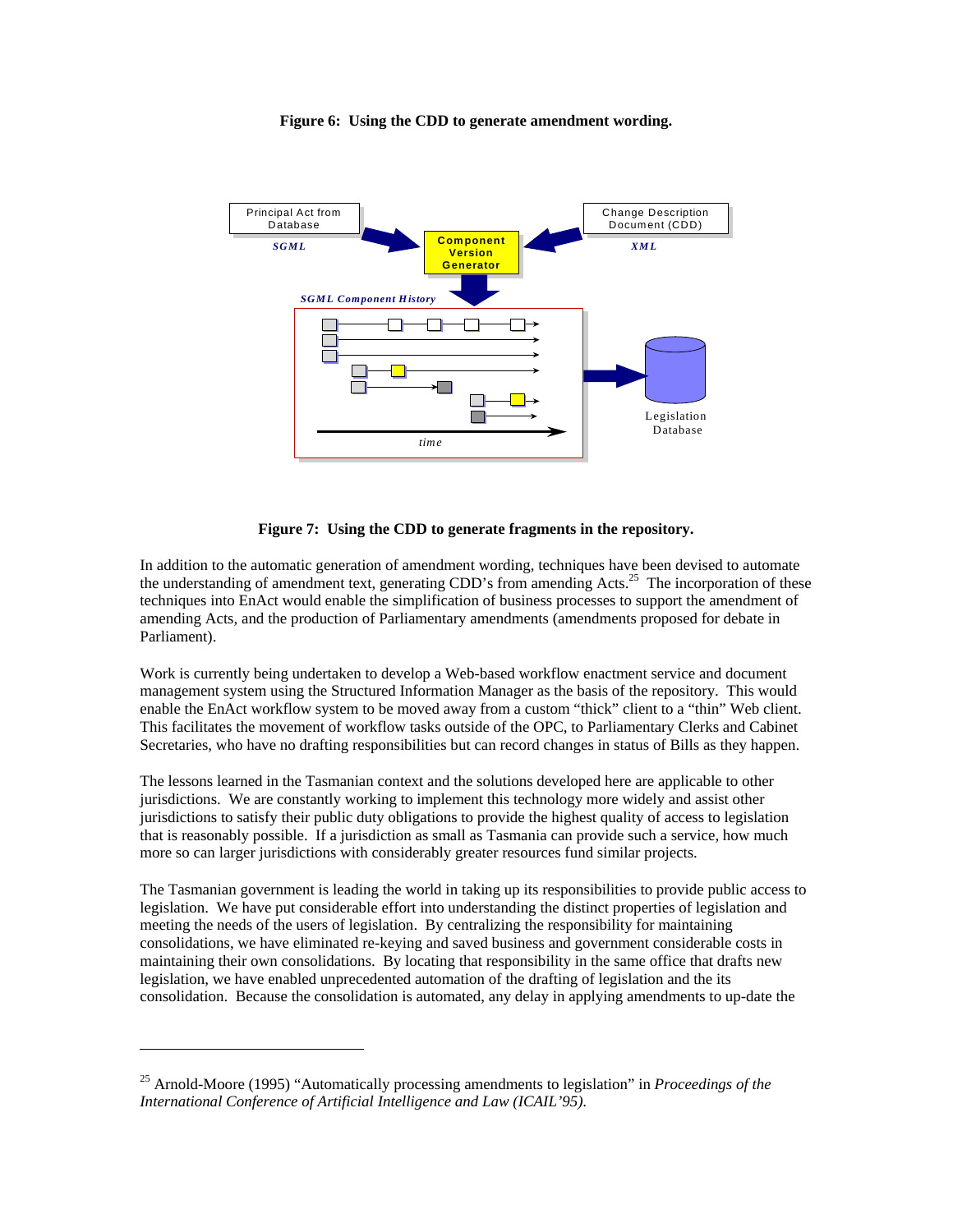repository can be eliminated. Innovative use of the Internet has delivered a service far beyond what was possible with paper-only publication.

## *5. TeraText DBS, XML, and Legislation: an Ideal Partnership*

TeraText DBS supports the logical evolution of legislation database systems - namely providing accesses to the correct state of the law at any point in time. By using XML to represent the structured text inherent in legislation TeraText DBS solves the challenge of maintaining a consistent structural representation for the documents while allowing the data base designer to reuse the same information for multiple purposes. By using a combination of XML and sophisticated search/indexing capabilities TeraText DBS effectively supports point in time access to legislation.

Because the structure and content of the legislation is available to the application, in a form separate from presentation information, it is possible to develop powerful end-to-end solutions, not easily achievable when using proprietary data representation standards.

The technology underlying the TeraText DBS and TeraText DMS products was used in the creation of the Tasmanian legislative site.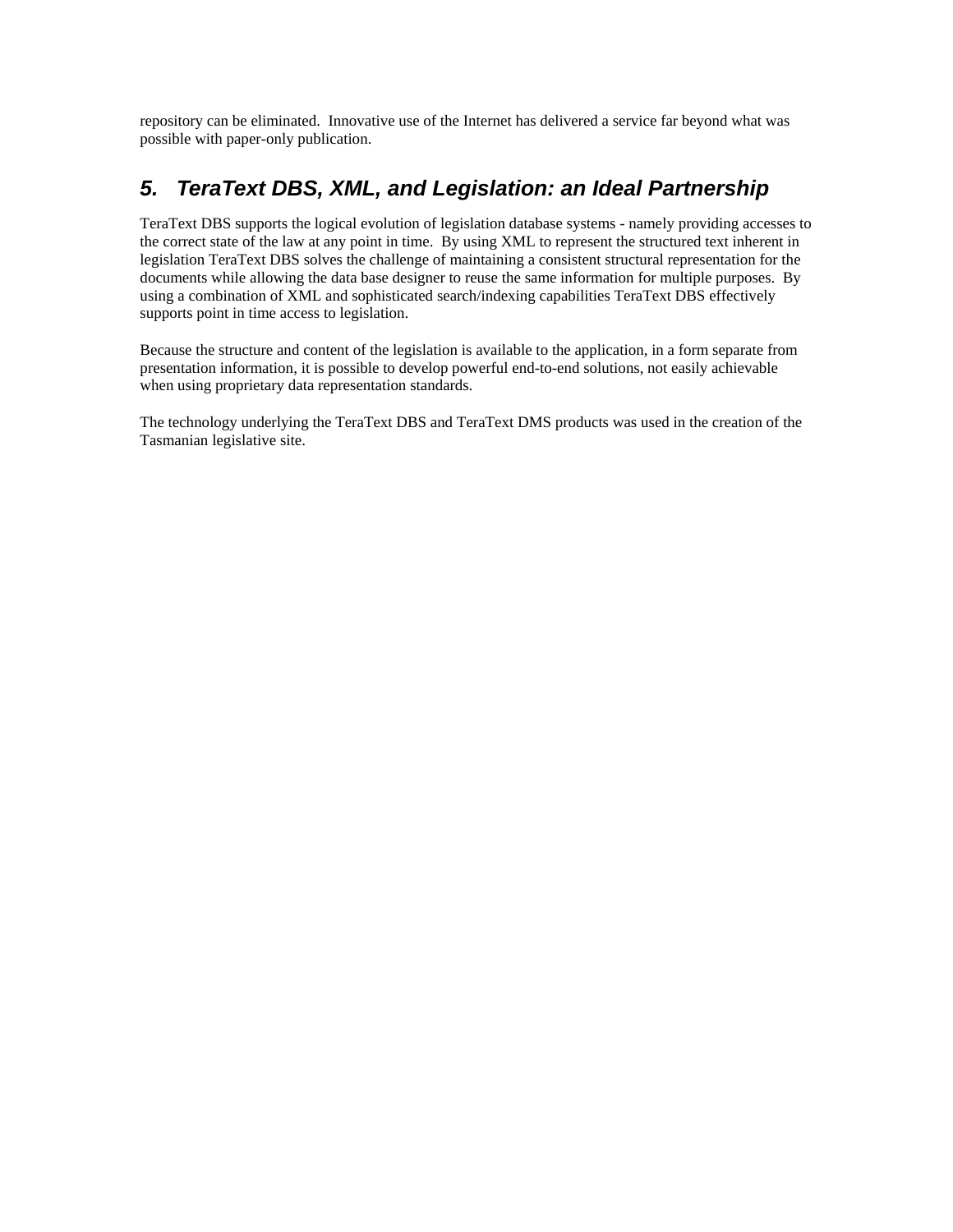# **Bibliography**

| Arnold-Moore, T.                               | "Automatically processing amendments to<br>legislation" (1995) in Proceedings of the<br>International Conference of Artificial Intelligence<br>and Law (ICAIL'95).                                                                                                               |
|------------------------------------------------|----------------------------------------------------------------------------------------------------------------------------------------------------------------------------------------------------------------------------------------------------------------------------------|
| Arnold-Moore, T.                               | "Automatic generation of amendment legislation"<br>(1997) in Proceedings of the International<br>Conference of Artificial Intelligence and Law<br>(ICAIL'97).                                                                                                                    |
| Arnold-Moore, T.                               | Information Systems for Legislation, Ph.D. Thesis,<br>RMIT, 1998.                                                                                                                                                                                                                |
| <b>Australian Bureau of Statistics</b>         | Press Release, 29 May 1999.                                                                                                                                                                                                                                                      |
| Barron, D.                                     | "Why use SGML?" (1989) 2 Electronic<br>Publishing - Organization, Dissemination and<br>Design 3-24.                                                                                                                                                                              |
| Bosak, J. and Bray, T.                         | "XML and the Second-Generation Web" (1999)<br>280 Scientific American 89-93.<br><http: 0599bosa<br="" 0599issue="" 1999="" www.sciam.com="">k.html</http:>                                                                                                                       |
| Campbell, C. and McGurk, J.                    | "Revising statutes with computer support" (1987)<br>8 Statute Law Review 104.                                                                                                                                                                                                    |
| Corbett, M.                                    | "Indexing and searching statutory text" (1992) 84<br>Law Library Journal 759-67.                                                                                                                                                                                                 |
| Greenleaf, G. et al.                           | "Public access to law via Internet: the Australian<br>Legal Information Institute" (1995) 6 Journal of<br>Law and Information Science<br><http: austlii="" libs="" paper.html="" www.austlii.edu.au=""></http:>                                                                  |
| Hoey, M.                                       | "The discourse properties of the criminal<br>statue"(1988) in Walter (ed) Computer Power and<br>Legal Language                                                                                                                                                                   |
| International Organization for Standardization | Information processing – text and office systems –<br>Standard Generalized Markup Language (SGML)<br>ISO/IEC 9979:1986.                                                                                                                                                          |
| Robertson, J. and Merrick, F.                  | "Proposal for participation in the Workshop on<br>Hypertext Systems and Version Support" (1994) in<br>Durand et al Proceedings of the Workshop on<br>Versioning in Hypertext Systems, 35-38.<br><ftp: bush.cs.tamu.edu="" echt="" vers-<br="">wkshp/VWReport.A4.ps.gz&gt;</ftp:> |